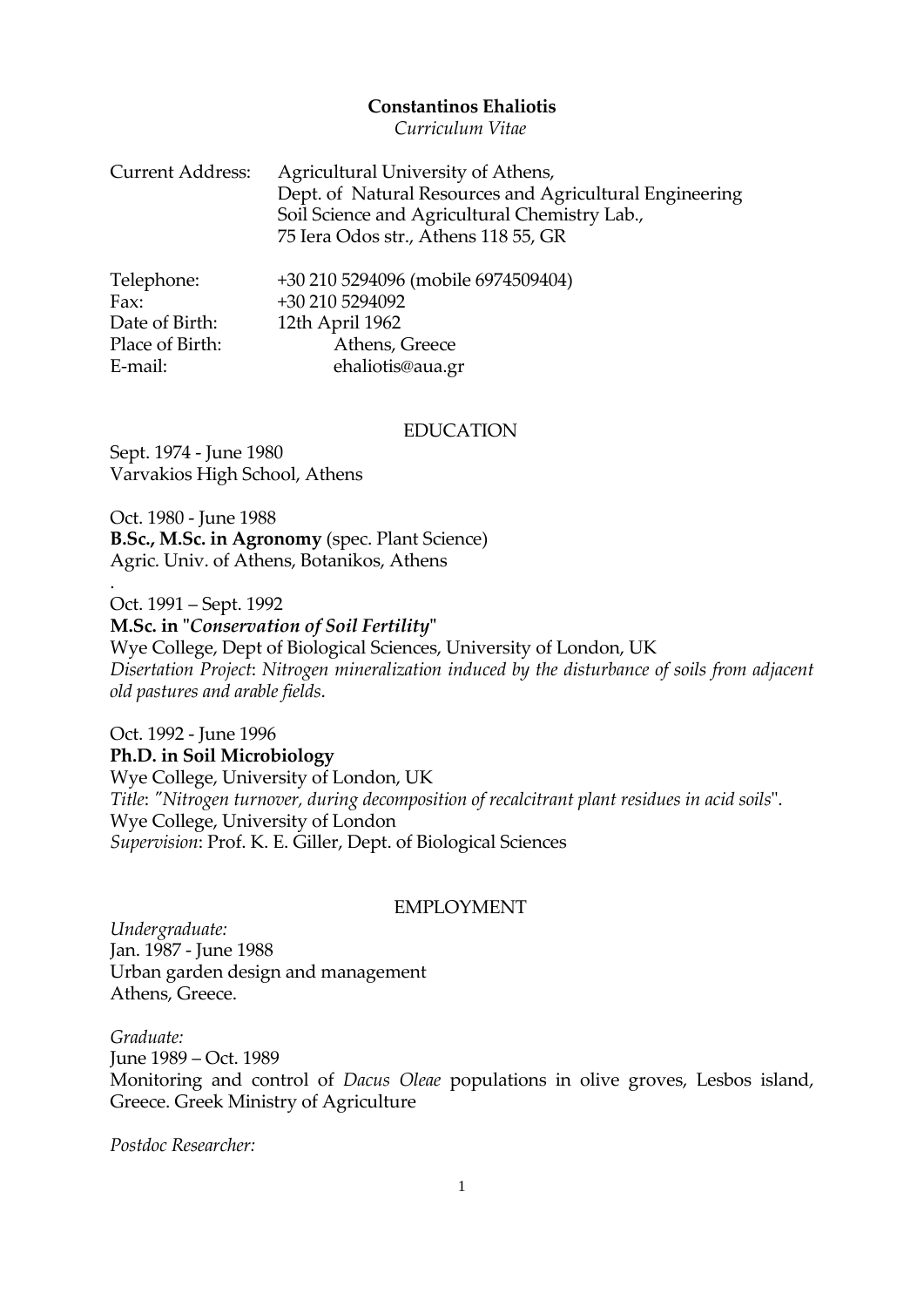### Jan. 1997 – Sept. 1998

Study of the effects of composts derived from olive mill wastes and by-products, on the soil ecosystem under bench scale and pilot-plant scale conditions. EU-LIFE programme "*Bioremediation of Solid and Liquid Wastes Derived from Olive and Olive-Press Cake Extraction Processes"*. NAGREF-Institute of Kalamata.

## Oct. 1998 – June 1999

Research Associate at NAGREF-Institute of Kalamata.

*Research responsibilities*: Experimental design and monitoring in organic farming focusing on the evaluation of alternative fertilizer sources.

## *University staff member:*

## Feb. 2000 –Sept. 2005

**Lecturer on Soil Fertility and Land Evaluation**, Agric. Chemistry and Soil Science Lab., Dept. of Natural Resources and Agric. Engineering, Agric. Univ. of Athens

# Sept. 2005 – Oct. 2013

**Associate Professor on Soil Fertility and Biology**, Agric. Chemistry and Soil Science Lab., Dept. of Natural Resources and Agric. Engineering, Agric. Univ. of Athens (tenure Feb. 2010)

# Oct 2013 –

**Assistant Professor on Soil Fertility and Biology**, Agric. Chemistry and Soil Science Lab., Dept. of Natural Resources and Agric. Engineering, Agric. Univ. of Athens

# RESEARCH INTERESTS AND ACTIVITIES

- Biological treatment and valorization of agro-industrial wastes and by-products with emphasis on composting processes and lignin/polyphenol-rich materials
- Biodegradation of lignin, polyphenols and agrochemicals by microorganisms with emphasis on the role and use of white rot fungi and biobeds
- Production, application and qualitative evaluation of organic fertilizers Compost production methods
- Fluxes of carbon and nutrients in olive groves vegetable and natural agroecosystems
- Suppression of soil-borne pathogens by environment friendly methods with emphasis on the application of organic materials and microbial inocula
- Effects of chemical and organic inputs on N-cycling in soils use of 15N isotope methodologies
- Soil fertility and quality indicators
- Rhizosphere microbiology and plant microbe interactions
- Microbial survival and microbial community structure and dynamics in the soil environment
- Endomycorrhizae

# RESEARCH PROJECTS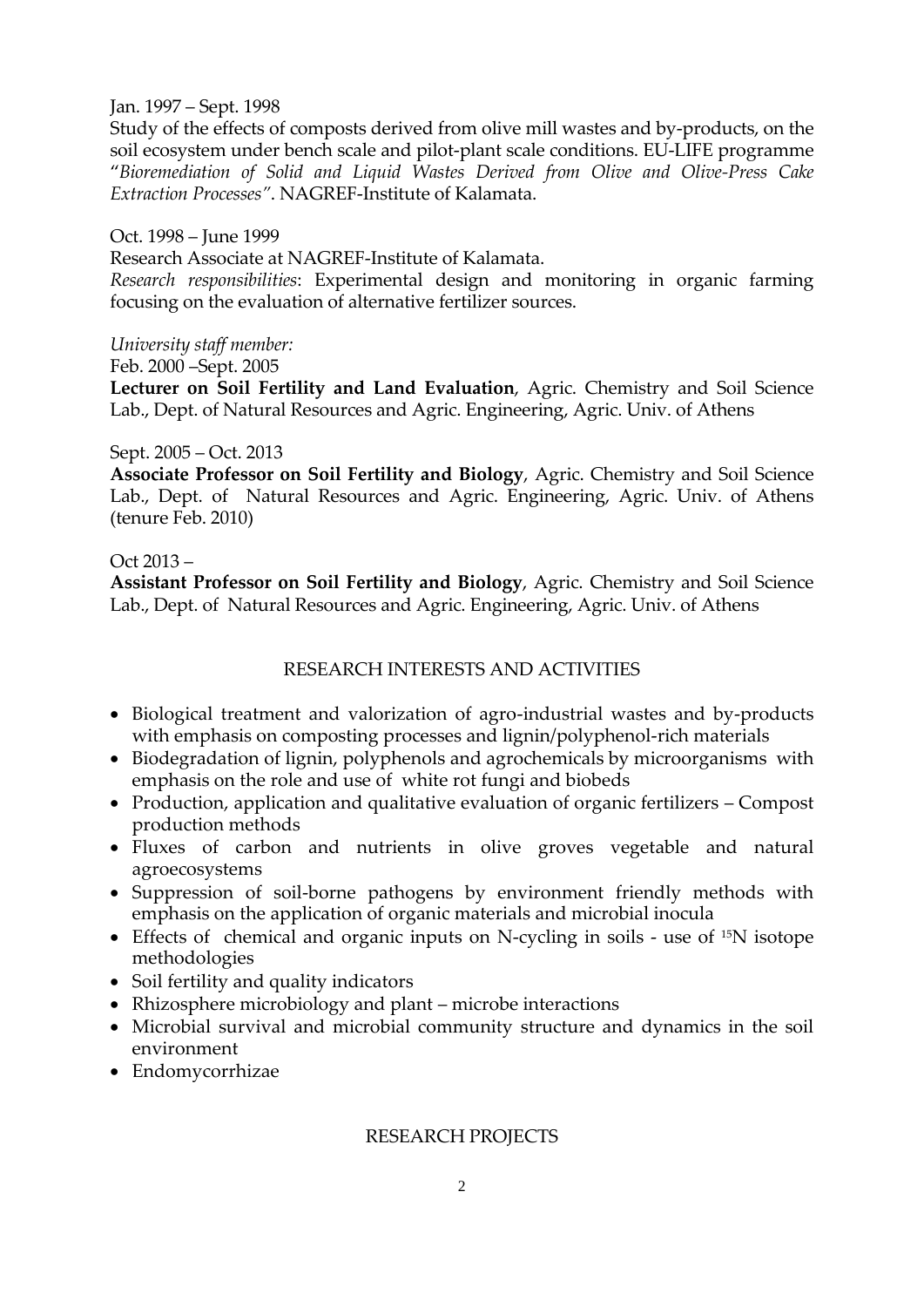"*Bioremediation of Solid and Liquid Wastes Derived from Olive and Olive-Press Cake Extraction Processes"* (1996-1998). NAGREF-Institute of Kalamata. Funded by EU-LIFE.

*"Design, Instalation and Monotoring of Bioremediation Plants for Wastes from the Green Olive Debittering and the Olive Oil Extraction Processes"* (1995-1998). NAGREF-Institute of Kalamata. Funded by the EU *via* the General Secretariat for Science and Technology, Ministry of Development, Greece.

*"Improvements of Treatments and Validation of the Liquid-Solid Waste from the Two-Phase Olive Oil Extraction"* (1997-1999), Agric. Microbiology Lab, Agric. Univ. of Athens – NAGREF-Institute of Kalamata. Funded by the EU, Framework IV, Environment.

*"Bioethical Aspects of Biotechnology in the Agrofood Sector (BABAS)"* (1996- 1998), NAGREF-Institute of Kalamata, EU, Framework IV, ELSA.

*"Development of an Information Exchange Network on Research and Applications Related to Organic Farming"* (2000-2001) NAGREF-Institute of Kalamata. Funded by the General Secretariat for Science and Technology, Ministry of Development, Greece.

"*Fertigation for improved crop production and environmental protection*" (2001-2004), Funded by the International Atomic Energy Agency (IAAE), Coordinator: Dr Lee K. Heng, Vienna, Austria

"*Recycling Horticultural Wastes to Produce pathogen suppresant composts for sustainable vegetable crop production" (RECOVEG)*" (2002-2005) Funded by the EU-Quality of Life and Management of Living Resources. Coordinator: Horticulture Research International, Plant Pathology and Microbiology Department, Warwick, U.K.

*Integrated management and decomposition of toxic agricultural and industrial wastes with high content of polyphenols and dye chemicals.* (2003-2004). Bilateral Greek-Czech Republic collaboration. Fundend by the General Secretariat for Science and Technology, Ministry of Development, Coordinators: G. Zervaikis & F. Nerud

Partner Leader (Agric. Univ. of Athens) in the project: "*Biological treatment and valorization of olive-mill liquid wastes and by-products -Mechanisms and integrated applications"* (2003-2006). Environment and Sustainable development Programme, Funded by the EU-General Secretariat for Science and Technology, Ministry of Development, Greece.

Coordinator of the project: "*Effects of nitrogen fertilizers on the environment and evaluation of environment-friendly processes leading to NO3-N leaching reduction during winter in Western mainland Greece by the use of 15N labeled fertilizers*" (2004- 2007). Pythagoras project, EPEAEK II, Greece.

Partner Leader (Agric. Univ. of Athens) in the project: "*Use and optimization of glucosinolate production in Brasicaceae for the application of soil bio-fumigation in production systems*" (2006-2009). Bilateral project (Greece-Cyprus) funded by the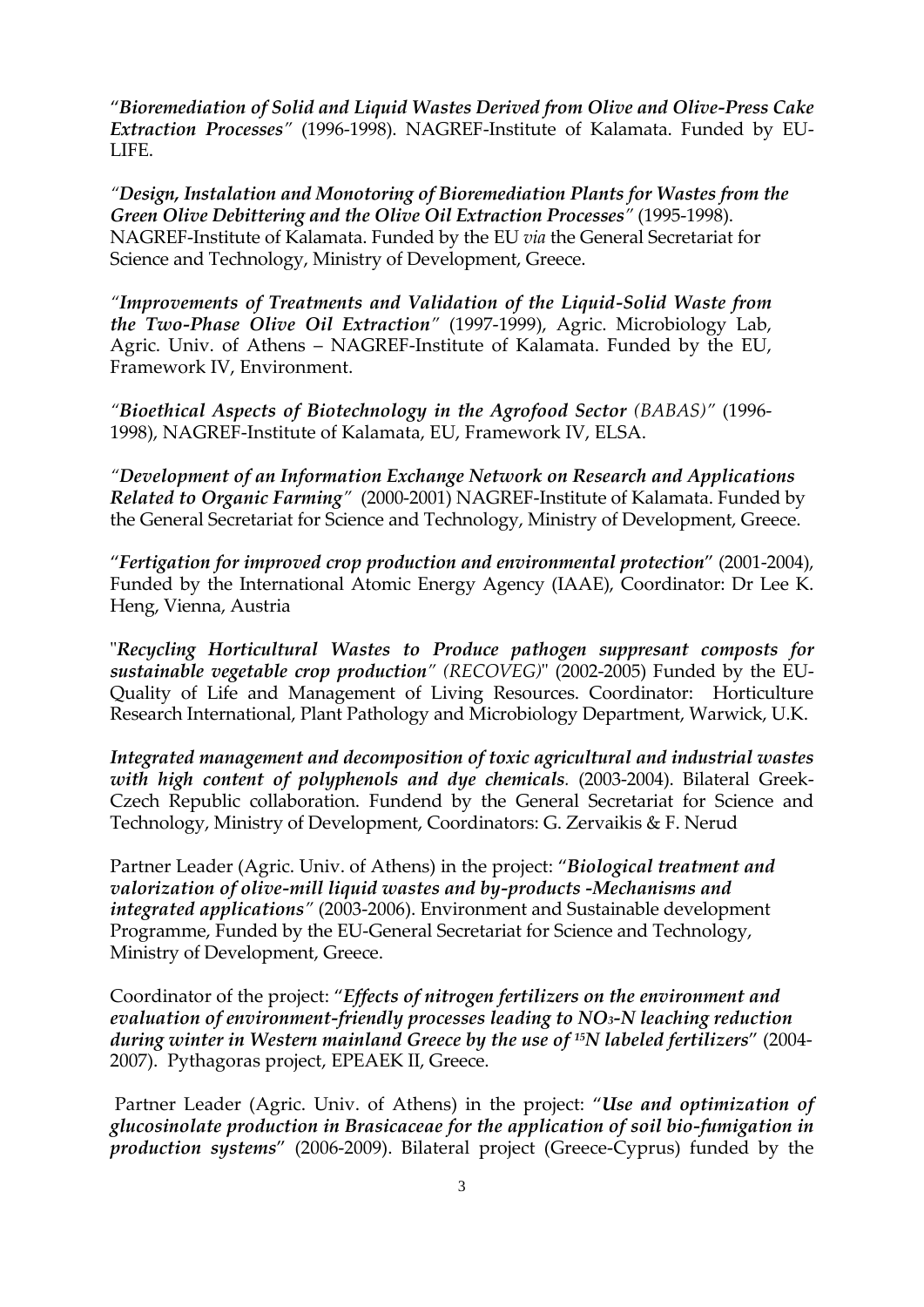Research Promotion Foundation of Cyprus.

Partner Leader (Agric. Univ. of Athens) in the project: "*Use and evaluation of biobeds for the remediation of agro-industrial wastewaters"* 2008-2011). Bilateral project (Greece-Cyprus) funded by the Research Promotion Foundation of Cyprus.

Coordinator of the project: "*Contribution of Mycorrhizae to the sustainability of marginal Mediterranean ecosystems – development of mycorrhizal inocula*" Starting date 01/02/2012. Thalis Project, EU-Greek Ministry of education, lifelong learning and religious affairs.

Coordinator (in collaboration with the Univ. of Thessaly) in the project: "*Isolation of indigenous arbuscular mycorrhizal fungi and development of mycorrhizal inocula for rhizosphere inoculation and production of soil improvers*" (2013-2015). Industrial partner *Phytothreptiki S.A.*. Funded by the General Secretariat for Science and Technology, Ministry of Development

## OTHER ACTIVITIES

#### *Manuscript referee for:*

Soil Biology and Biochemistry (over 40 manuscripts), Journal of Hazardous Materials, Chemosphere, Water Research, Australian Journal of Soil Research, Archives of Agronomy and Soil Science, Annals of Applied Biology, Biological Agriculture and Horticulture, Scientia Horticulturae, HortScience, Journal of Environmental Management, Biological Control, Journal of Plant Pathology, Frontiers in Microbiology.

Member of the special committee of the Ministry of Rural Development and Food for the adaptation of legislation regading organic and inorganic fertilizer soil inocula and soil improver products (2008 - today).

### PUBLICATIONS

Giller KE, Cadisch G, **Ehaliotis C**, Adams E, Sakala WD and Mafongoya PL (1997). **Building soil nitrogen capital in Africa**. **Ch. 7** in: *Replenishing Soil Fertility in Africa* (Buresh R. J. and Sanchez P. A. Eds), American Society of Agronomy and Soil Science Society of America, Special Publication no. 51, Madison, WI, pp 151 - 192.

**Α1. Ehaliotis, C**, Cadish G and Giller K E\* (1998). Substrate amendments to alter microbial dynamics and N availability from recalcitrant maize residues to subsequent crops. *Soil Biology and Biochemistry* 30 (10-11): 1281-1292*.* DOI: 10.1016/S0038- 0717(98)00035-2

**Α2. Ehaliotis C**, Papadopoulou K\*, Kotsou M, Mari I and Balis C (1999). Adaptation and population dynamics of *Azotobacter vinelandii* during aerobic bioremediation of olive-mill wastewater. *FEMS Microbiology-Ecology* 30 (4): 301-311. DOI: 10.1016/S0168- 6496(99)00066-5

**Ehaliotis C** (2000). **Pollution**. In: *Encyclopedia of Greece and the Hellenic Tradition* (G.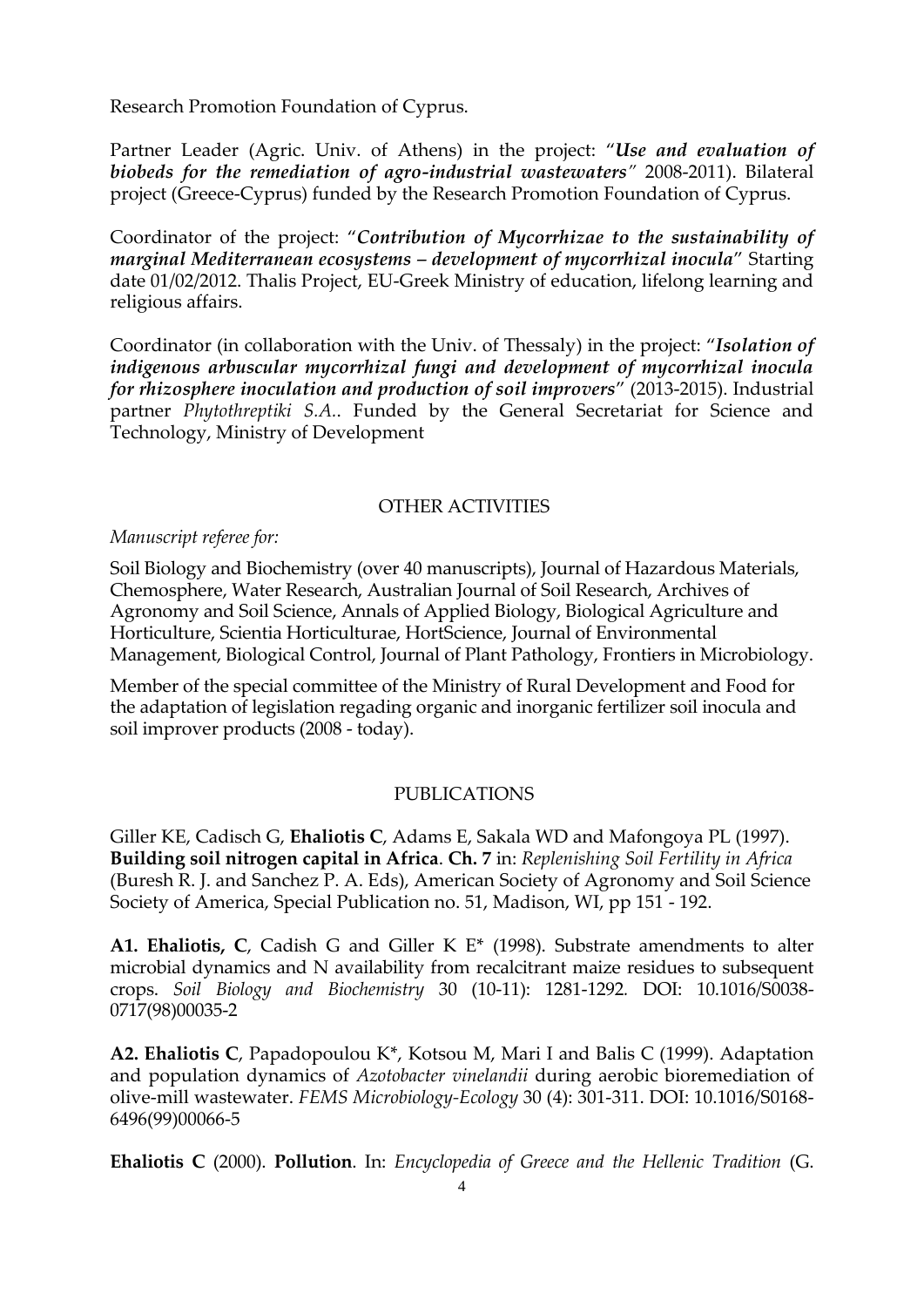Speake Ed.), pp 1380-1382. Fitzroy Deaborn Publishers, London Chicago.

**Α3.** Aggelis, G, **Ehaliotis C\***, Nerud F, Stoychiev I, Lyberatos G and Zervakis G (2002). Evaluation of white-rot fungi for detoxification and decolorization of effluents from the green olives debittering process. *Applied Microbiology and Biotechnology* 59 (2- 3): 353-360. DOI: 10.1007/s00253-002-1005-9

**Α4.** Papadopoulou, Κ\*, **Ehaliotis C**, Tourna M, Kastanis P, Karydis I and G Zervakis (2002). Genetic relatedness among dioecious *Ficus carica* L. cultivars by Random Amplified Polymorphic DNA analysis, and evaluation of agronomic and morphological characters. *Genetica* 114, 183-194. DOI: 10.1023/A:1015126319534

**Α5.** Mari I, **Ehaliotis C\***, Kotsou M, Balis C and Georgakakis D (2003). Respiration profiles in monitoring the composting of by-products from the olive oil agroindustry. *Bioresource Technology* 87 (3): 331-336. DOI: 10.1016/S0960-8524(02)00238-9

**Α6.** Ntougias S, Zervakis GI, Kavroulakis N, **Ehaliotis C**, and Papadopoulou KK\*. (2004). Bacterial diversity in spent mushroom compost assessed by amplified rDNA restriction analysis and sequencing of cultivated isolates. *Systematic and Applied Microbiology* 27 (6): 746-754. DOI: 10.1078/0723202042369857

**Α7. Ehaliotis C\*** Zervakis G and Karavitis P, (2005). Residues and by-products of olive-oil mills for root-zone heating and plant nutrition in organic vegetable production. *Scientia Horticulturae* 106 (3): 293-308. DOI: 10.1016/j.scienta.2005.04.006

**Α8.** Kavroulakis N, **Ehaliotis C**, Ntougias S, Zervakis GI, and Papadopoulou KK\* (2005). Local and systemic resistance against fungal pathogens of tomato plants elicited by a compost derived from agricultural residues *Physiological and Molecular Plant Pathology* 66 (5): 163-174. DOI: 10.1016/j.pmpp.2005.06.003

**Α9.** Mari I, **Ehaliotis C**\*, Kotsou M, Chatzipavlidis L, and Georgakakis D (2005). Use of sulfur to control pH in composts derived from olive processing by-products. *Compost Science and Utilization* 13 (4): 281-287.

**Α10.** Ntougias S, **Ehaliotis C**\*, Papadopoulou KK, and Zervakis G. (2006). Application of respiration and FDA hydrolysis measurements for estimating microbial activity during composting processes. *Biology and Fertility of Soils* 42 (4): 330-337. DOI: 10.1007/s00374-005-0031-z

**Α11.** Ntougias S\*, Zervakis GI, **Ehaliotis C**, Kavroulakis N. and Papadopoulou KK (2006). Ecophysiology and molecular phylogeny of bacteria isolated from alkaline two-phase olive mill wastes. *Research in Microbiology* 157 (4): 376-385. DOI: 10.1016/j.resmic.2005.09.010

**Α12.** Kavroulakis N\*, Papadopoulou KK, Ntougias S, Zervakis GI and **Ehaliotis C**. (2006). Cytological and other aspects of pathogenesis-related gene expression in tomato plants grown on a suppressive compost. *Annals of Botany* 98 (3): 555-564. DOI: 10.1093/aob/mcl149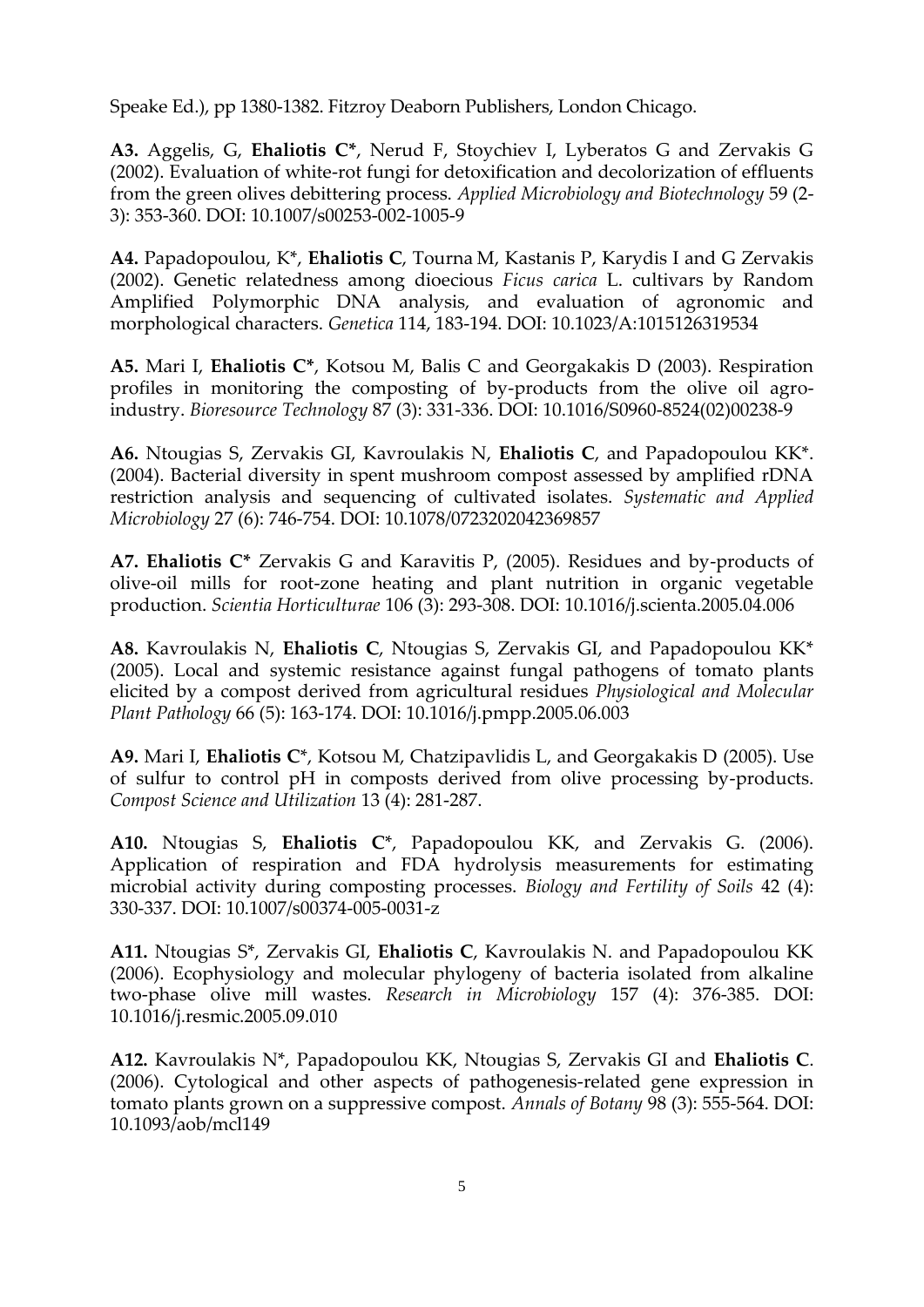**Α13.** Baldrian P\*, Zervakis GI, Merhautova V, Ntougias S, **Ehaliotis C** and Nerud F. (2006).The use of hydroxyl-radical-generating systems for the treatment of olive mill wastewaters. *Folia Microbiologica* 51 (4): 337-341. DOI: 10.1007/BF02931827

**Α14.** Pavlou GC\*, **Ehaliotis CD** and Kawadias VA (2007). Effect of organic and inorganic fertilizers applied during successive crop seasons on growth and nitrate accumulation in lettuce. *Scientia Horticulturae* 111 (4): 319-325. DOI: 10.1016/j.scienta.2006.11.003

**Α15.** Κavroulakis N, Ntougias S, Zervakis G, **Ehaliotis C**, Haralampidis K and Papadopoulou KK\* (2007) Role of ethylene in the protection of tomato plants against fungal pathogens conferred by an endophytic *Fusarium solani* strain. *Journal of Experimental Botany, 58* (14) 3853-3864. DOI: 10.1093/jxb/erm230

**Α16.** Ntougias S., Papadopoulou KK, Zervakis GI, Kavroulakis N. and **Ehaliotis C**\* (2008) Suppression of soil-borne pathogens of tomato by composts derived from agroindustrial wastes abundant in Mediterranean regions, *Biology and Fertility of Soils,* 44, 1081-1090. DOI: 10.1007/s00374-008-0295-1

**Α17.** Massas Ι\*, Ehaliotis C, Gerontidis S and Sarris E (2008) Elevated heavy metal concentrations in top soils of an Aegean island town (Greece): total and available forms, origin and distribution. *Εnvironmental Monitoring and Assessment,* 151 (1-4):105–116 DOI: 10.1007/s10661-008-0253-2

**Α18.** Omirou M, Papastylianou I, Iori R, Papastephanou C, Papadopoulou K.K, **Ehaliotis C** and Karpouzas DG\* (2008) Microwave-assisted extraction of glucosinolates from Eruca sativa seeds and soil: comparison with existing methods, *Phytochemical Αnalysis,* 20 (3): 214–220*.* DOI: 10.1002/pca.1117

**A19.** Omirou M, Papadopoulou K, Papastylianou I, Constantinou M, Karpouzas D, Asimakopoulos I, and **Ehaliotis, C\*** (2009). Impact of nitrogen and sulfur fertilization on the composition of glucosinolates in relation to sulfur assimilation in different plant organs of broccoli. *Journal of Agricultural and Food Chemistry* 57 (20): 9408–9417. DOI: 10.1021/jf901440n

**A 20.** Karpouzas DG, Rousidou C, Papadopoulou KK, Bekris F, Zervakis GI, Singh B and **Ehaliotis C\*** (2009). Effect of continuous olive mill wastewater applications, in the presence and absence of N fertilization, on the structure of rhizosphere-soil fungal communities. *FEMS Microbiology Ecology* 70 (3): 388-401. DOI: 10.1111/j.1574- 6941.2009.00779.x

**A 21.** Ipsilantis I, Karpouzas DG\*, and **Ehaliotis C\***, Papadopoulou KK (2009). Effects of soil application of olive mill wastewaters on the structure and function of the community of arbuscular mycorrhizal fungi. *Soil Biology and Biochemistry* 41 (12): 2466- 2476. DOI: 10.1016/j.soilbio.2009.09.003

**A 22.** Rousidou C, Papadopoulou K, Zervakis G, Singh BK, **Ehaliotis C\*** and Karpouzas DG\* (2010) Repeated application of diluted olive mill wastewater induces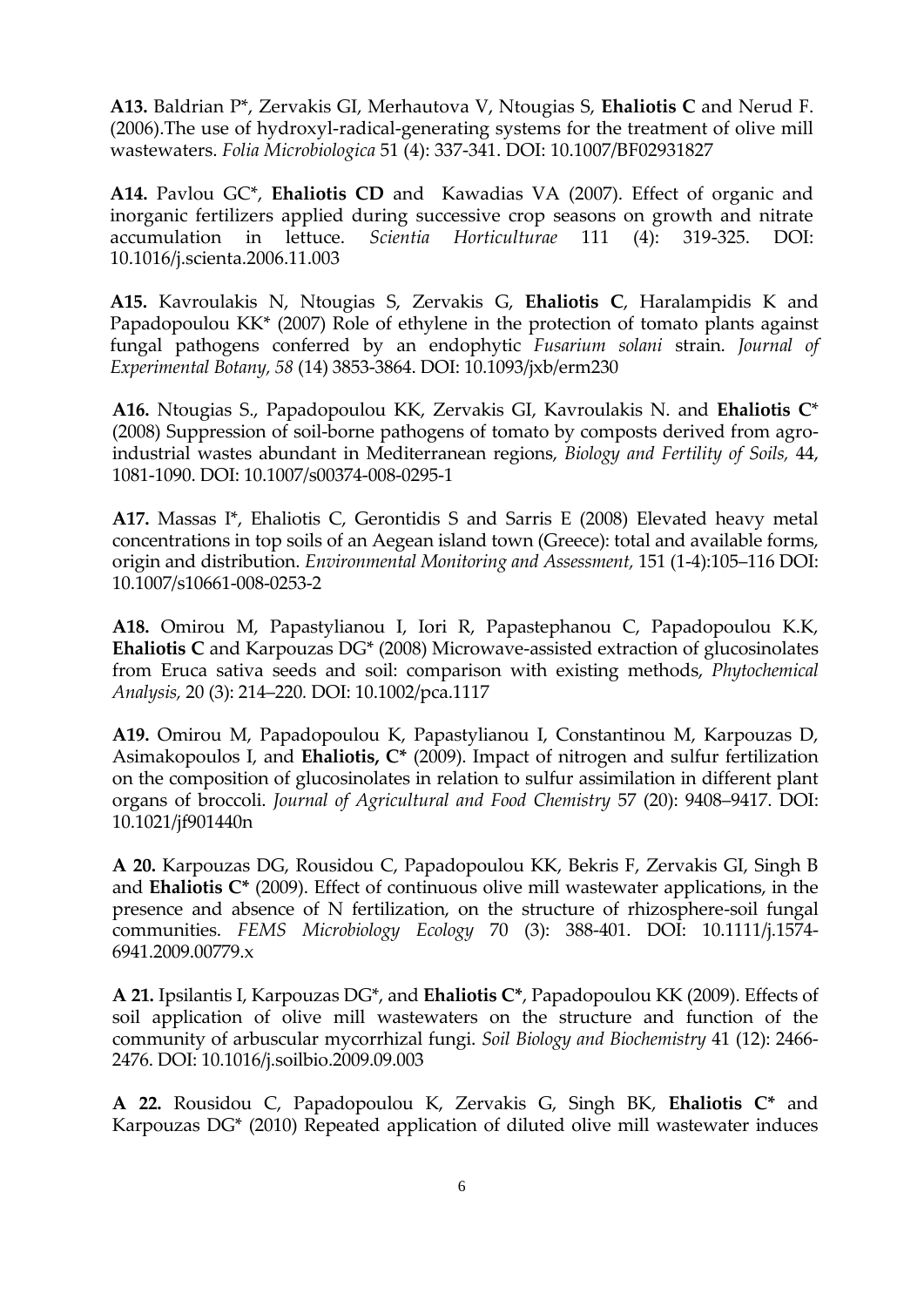changes in the structure of the soil microbial community. European Journal of Soil Biology 46 (1): 34-40. DOI: 10.1016/j.ejsobi.2009.10.004

**A 23.** Massas,I\*, **Ehaliotis C**, Kalivas D and Panagopoulou G (2010) Concentrations and Availability Indicators of Soil Heavy Metals; the Case of Children's Playgrounds in the City of Athens (Greece). Water, Air and Soil Polution 212: 51-63. DOI: 10.1007/s11270- 009-0321-4

**A24.** Karpouzas DG\*, Ntougias S, Iskidoua E, Rousidou C, Papadopoulou KK, Zervakis GI, 2 **Ehaliotis C\*** (2010). Olive mill wastewater affects the structure of soil bacterial communities. *Applied Soil Ecology* 45 (2): 101-111. DOI:10.1016/j.apsoil.2010.03.002

**A 25.** Kavroulakis N, Ntougias S, Besi MI, Katsou P, Damaskinou A, **Ehaliotis C**, Zervakis GI, and Papadopoulou KK\* (2010) Antagonistic bacteria of composted agroindustrial residues exhibit antibiosis against soil-borne fungal plant pathogens and protection of tomato plants from *Fusarium oxysporum f.sp. radicis-lycopersici*. *Plant and Soil* 333 (1) 233-247. DOI: 10.1007/s11104-010-0338-x

**A26. Ehaliotis C\*,** Massas I, Pavlou G (2010) Efficient urea-N and KNO3-N uptake by vegetable plants using fertigation. *Agronomy for Sustainable Development*, DOI: 10.1051/agro/2010016

**Α 27.** Ntougias S, Kavroulakis N, Papadopoulou KK, **Ehaliotis C** and Zervakis GI\* (2010) Characterisation of Cultivated Fungi Isolated from Grape Marc Wastes Through the Use of Amplified rDNA Restriction Analysis and Sequencing. *Journal of Microbiology* 48 (3) 297-306. DOI: 10.1007/s12275-010-9193-y

**Α 28.** Karas PA, Perruchon C, Exarhou K, **Ehaliotis C**, and Karpouzas DG\* (2010) Potential for bioremediation of agro-industrial effluents with high loads of pesticides by selected fungi. *Biodegradation* 22 (1): 215-228. DOI: 10.1007/s10532-010-9389-1

**A 29.** Karanasios E, Tsiropoulos N,\* Karpouzas DG,\* **Ehaliotis C**, (2010) Degradation and adsorption of pesticides in compost-based biomixtures as potential substrates for biobeds in south Europe. *Journal of Agricultural and Food Chemistry* 58 (16): 9147-9156. DOI: 10.1021/jf1011853

**A 30.** Omirou M, Rousidou C, Bekris F, Papadopoulou KK, **Ehaliotis C\***, Menkissoglu-Spiroudi U, and Karpouzas DG\* (2011) The impact of biofumigation and chemical fumigation methods on the structure and function of the soil microbial community. *Microbial Ecology* 61 (1): 201-213. DOI: 10.1007/s00248-010-9740-4

**A 31.** Karpouzas DG\*, Karatasas A, Spyridaki E, Rousidou C, Bekris F, **Ehaliotis C**, Papadopoulou KK\* (2011) Impact of a beneficial and of a pathogenic Fusarium strain on the fingerprinting-based structure of microbial communities in tomato (*Lycopersicon esculentum* Milll.) rhizosphere. *European Journal of Soil Biology* 47(6): 400-408. DOI: 10.1016/j.ejsobi.2011.07.011

**A32.** Omirou M,\* Papastefanou Ch, Katsarou D, Papastylianou I, Passam HC, **Ehaliotis C**, Papadopoulou KK\* (2012) Relationships between nitrogen, dry matter accumulation